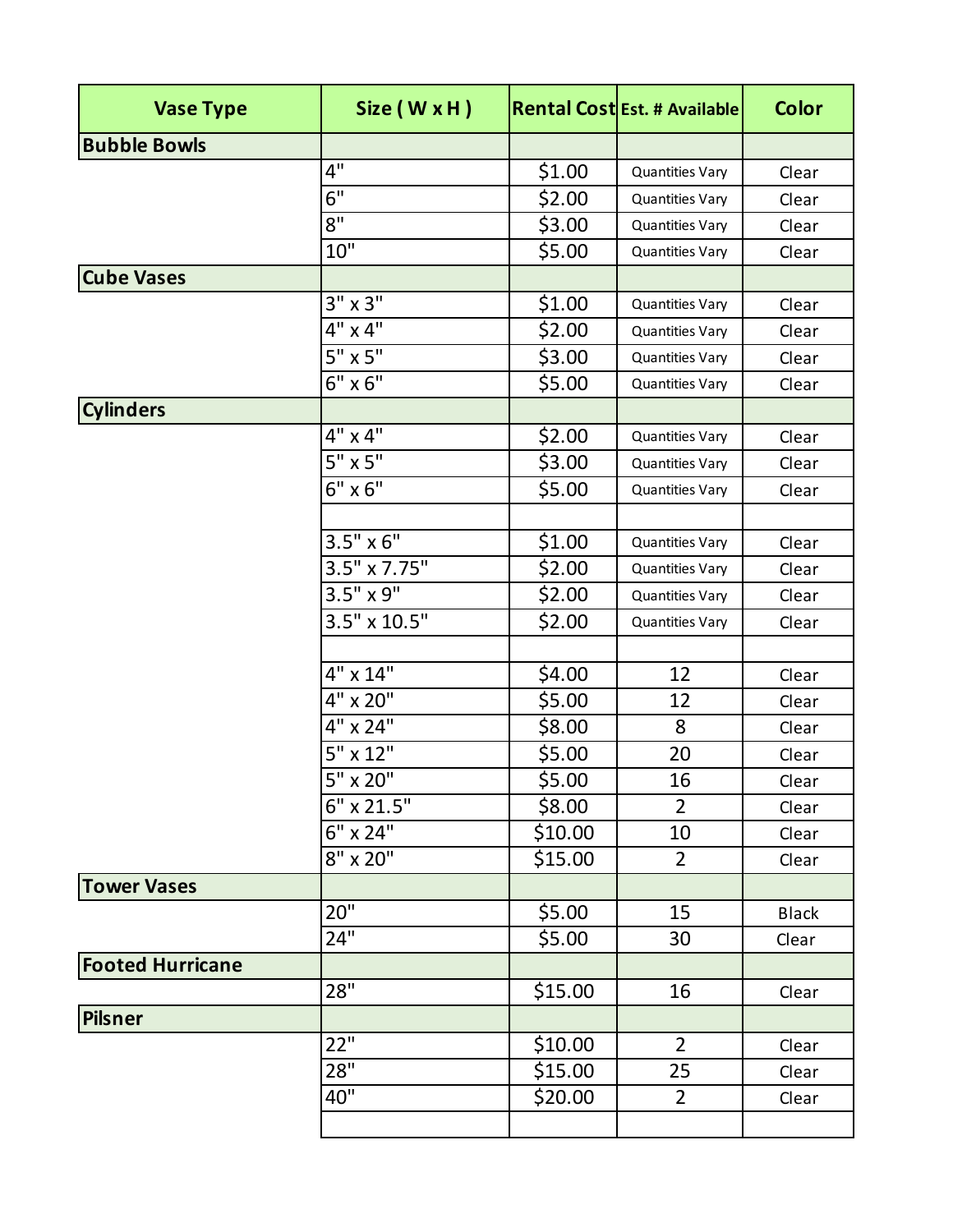| <b>Desiray Vases</b>           |                          |         |                 |              |
|--------------------------------|--------------------------|---------|-----------------|--------------|
|                                | 3" x 3.5" Votive         | \$2.50  | 22              | Gold         |
|                                | 4" x 4.75" Votive        | \$3.50  | 24              | Gold         |
|                                | 5" x 6" Votive           | \$5.00  | 28              | Gold         |
|                                | 5.5" x 7" Votive         | \$6.00  | 8               | Gold         |
|                                | 8" x 7" Compote          | \$8.50  | 12              | Gold         |
| <b>Apothecary Bottles</b>      |                          |         |                 |              |
|                                | $4" \times 7"$           | \$2.00  | 15              | Clear        |
|                                | 4" x 10"                 | \$2.50  | 15              | Clear        |
|                                | 4" x 13.5"               | \$3.00  | 15              | Clear        |
| <b>Mason Jars</b>              |                          |         |                 |              |
|                                | $3'' \times 6.5''$       | \$2.00  | Quantities Vary | C, B, P, Pur |
| <b>Charisma Stem Vase</b>      |                          |         |                 |              |
|                                | 12"                      | \$3.00  | 19              | Clear        |
|                                | 14"                      | \$3.00  | 17              | Clear        |
|                                | 15"                      | \$3.00  | 13              | Clear        |
| <b>Candle Votives</b>          |                          |         |                 |              |
|                                | <b>Hanging Votive</b>    | \$0.50  | 50              | Clear        |
|                                | <b>Cylinder Votive</b>   | \$0.50  | 80              | Clear        |
|                                | <b>Flaired Votive</b>    | \$0.50  | 25              | Clear        |
|                                | <b>Round Votive</b>      | \$0.50  | 50              | Clear        |
|                                | <b>Flower Pot Votive</b> | \$0.50  | 50              | Clear        |
| <b>Furniture:</b>              |                          |         |                 |              |
| <b>Antique Dresser</b>         |                          |         |                 |              |
|                                |                          | \$25.00 | $\mathbf{1}$    | Ivory & Gold |
| <b>White High Table</b>        |                          |         |                 |              |
|                                | 47" x 15" x 39"          | \$50.00 | 1               | White        |
| <b>White Wood Stands</b>       |                          |         |                 |              |
|                                | 13.5" x 13.5" x 33.5"    | \$10.00 | 2               | White Washed |
|                                | 10.5" x 10.5" x 26"      | \$5.00  | $\overline{2}$  | White Washed |
| <b>Antique Metal Cardbox</b>   |                          |         |                 |              |
|                                | 14.5" x 9" x 16"         | \$20.00 | $\mathbf{1}$    | <b>Brown</b> |
| <b>Metal Terrarium Cardbox</b> |                          |         |                 |              |
|                                | 16" x 11" x 14.5"        | \$25.00 | $\mathbf{1}$    | White        |
| <b>Wood Terrarium Cardbox</b>  |                          |         |                 |              |
|                                | 14" x 11" x 16"          | \$15.00 | $\mathbf 1$     | White        |
| <b>White Lantern</b>           |                          |         |                 |              |
|                                | 10" x 10" x 30"          | \$20.00 | $\overline{2}$  | White        |
| <b>Gold Ever After Sign</b>    |                          |         |                 |              |
|                                | 29" x 22"                | \$20.00 | $\mathbf{1}$    | Gold         |